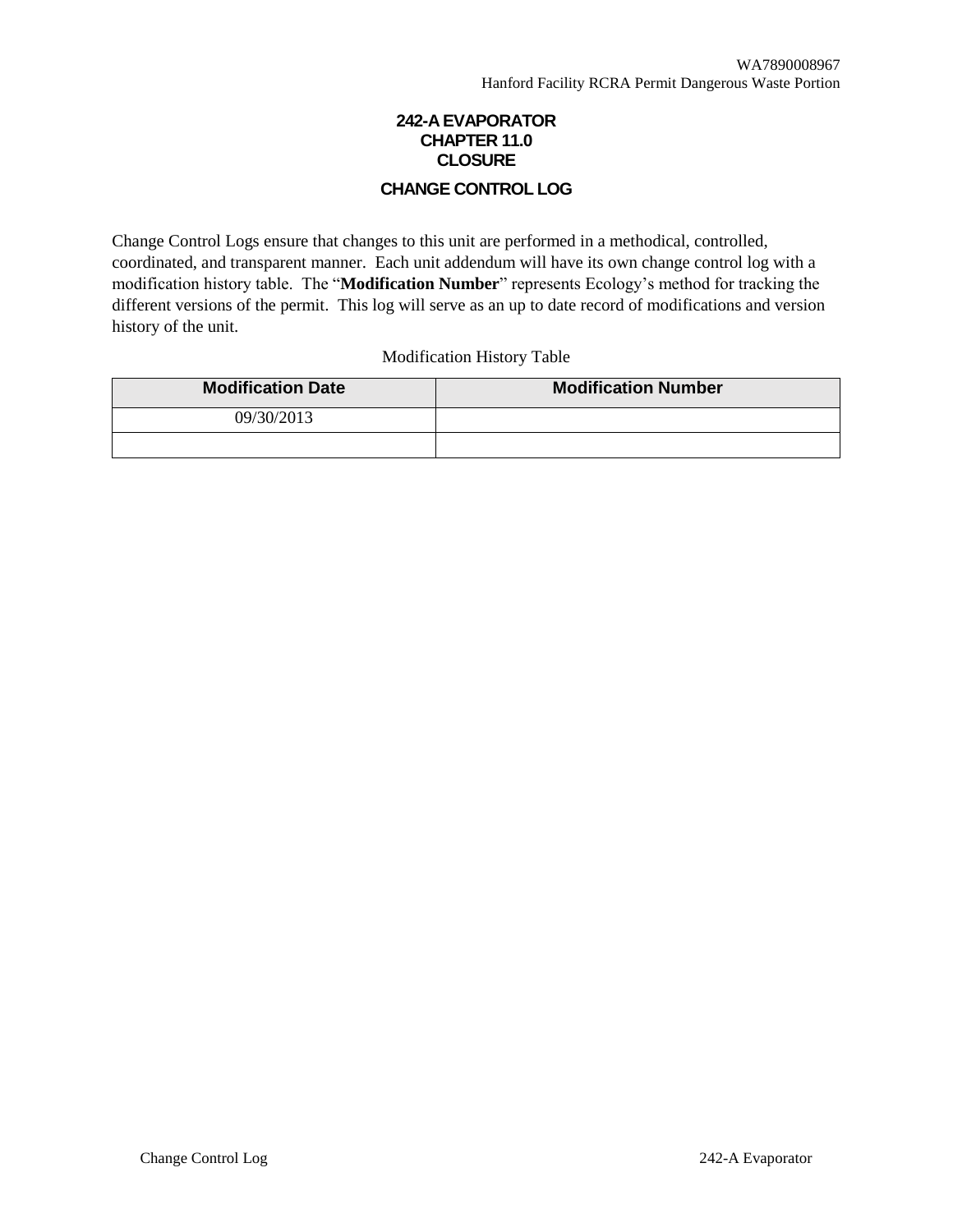This page intentionally left blank.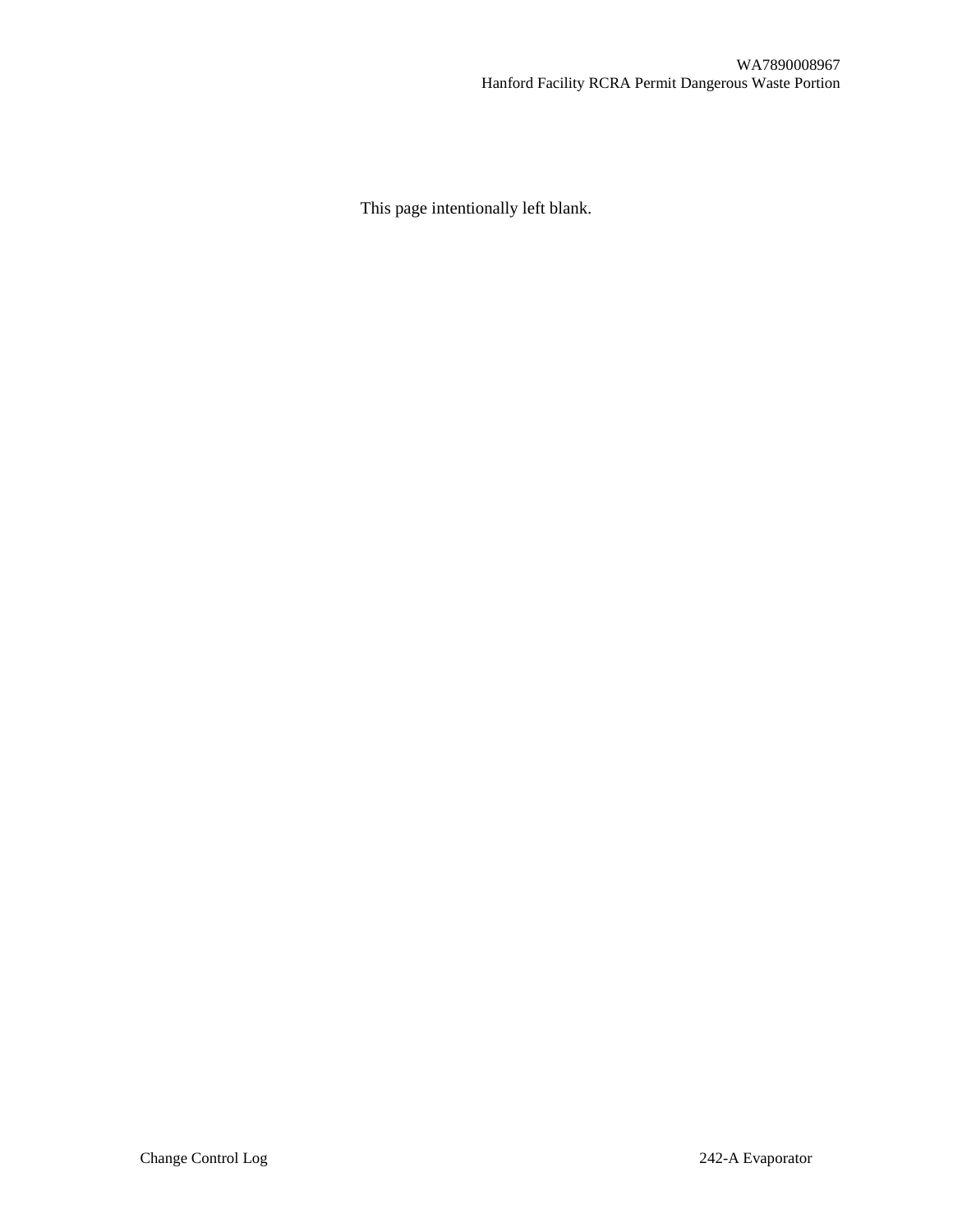# **CHAPTER 11.0 CLOSURE**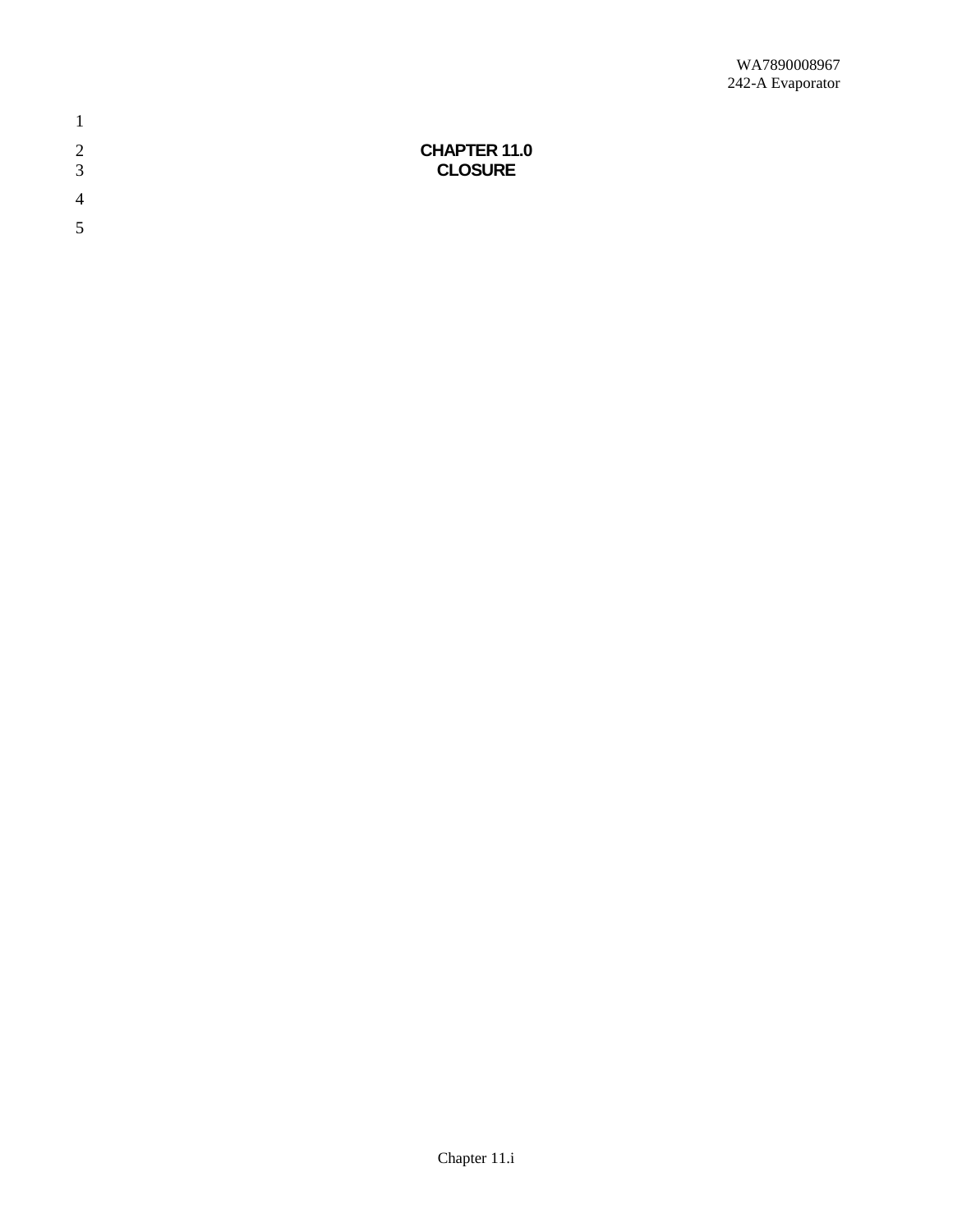This page intentionally left blank.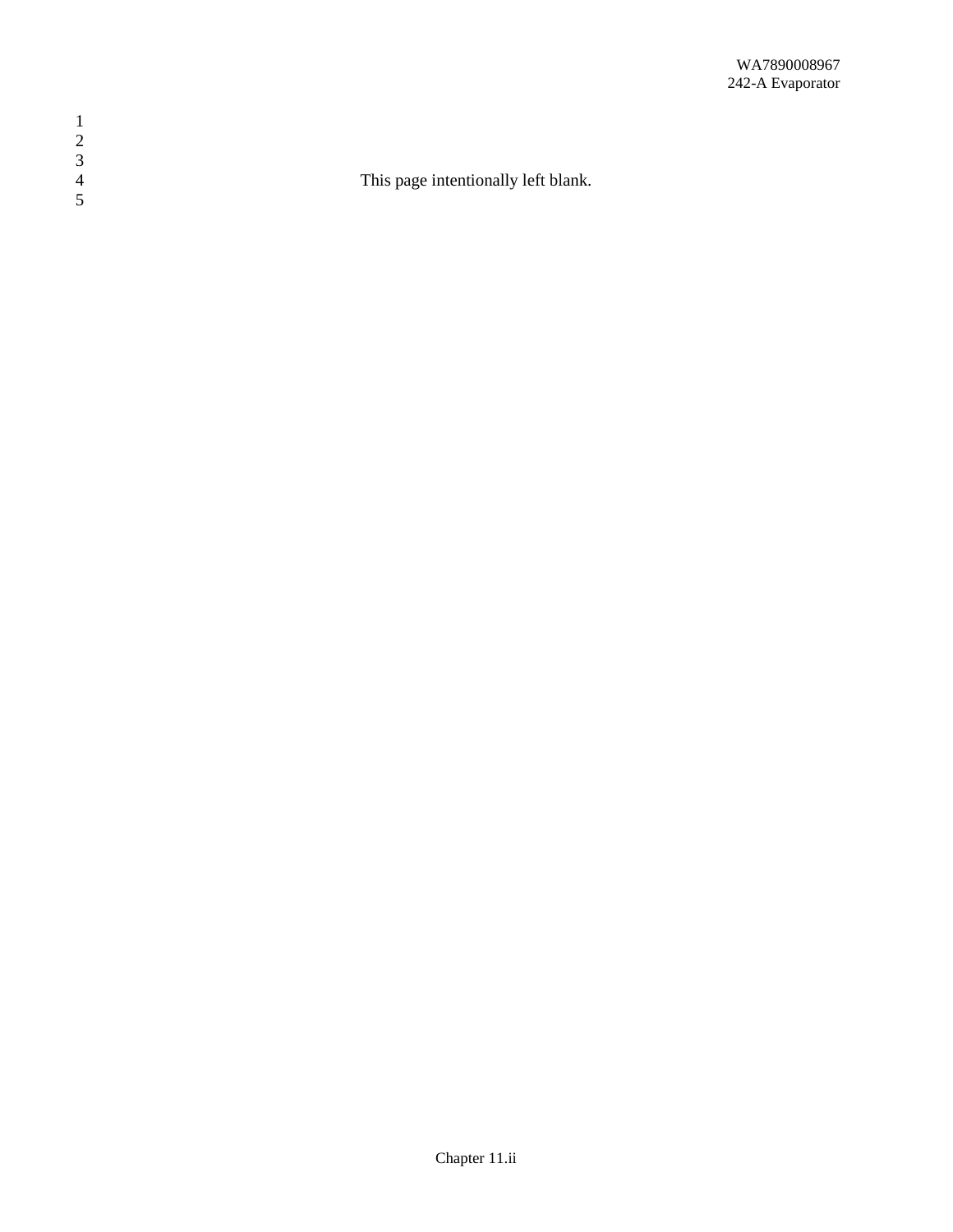| 1      |                          |                                       |  |
|--------|--------------------------|---------------------------------------|--|
| 2<br>3 |                          | <b>CHAPTER 11.0</b><br><b>CLOSURE</b> |  |
| 4      |                          |                                       |  |
| 5<br>6 | <b>TABLE OF CONTENTS</b> |                                       |  |
| 7      | 11.0                     |                                       |  |
| 8      | 11.1                     |                                       |  |
| 9      | 11.2                     |                                       |  |
| 10     | 11.2.1                   |                                       |  |
| 11     | 11.2.2                   |                                       |  |
| 12     | 11.2.3                   |                                       |  |
| 13     | 11.2.4                   |                                       |  |
| 14     | 11.2.5                   |                                       |  |
| 15     | 11.3                     |                                       |  |
| 16     | 11.3.1                   |                                       |  |
| 17     | 11.3.2                   |                                       |  |
| 18     | 11.3.3                   |                                       |  |
| 19     | 11.3.4                   |                                       |  |
| 20     | 11.4                     |                                       |  |
| 21     | 11.5                     |                                       |  |
| 22     | 11.6                     |                                       |  |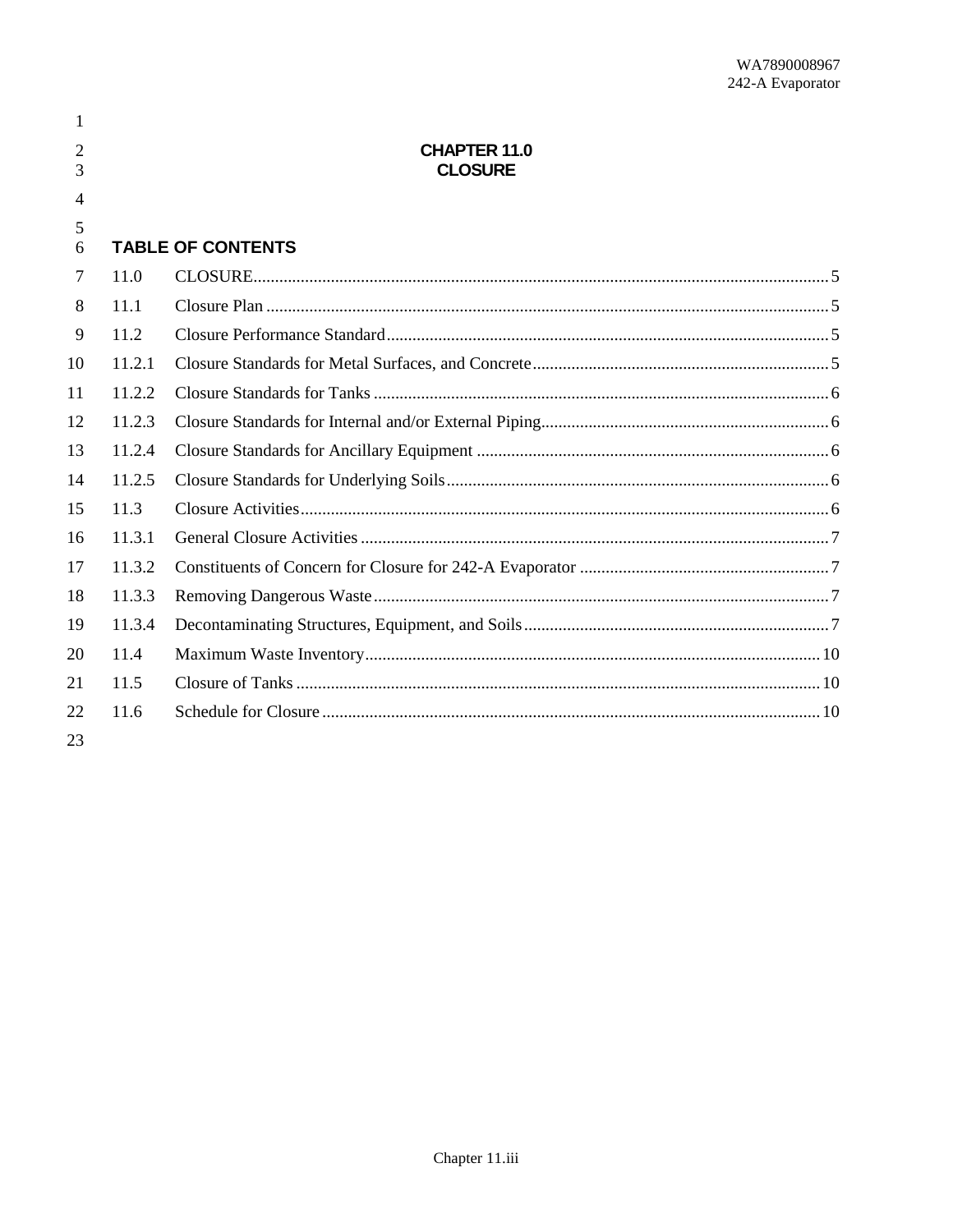This page intentionally left blank.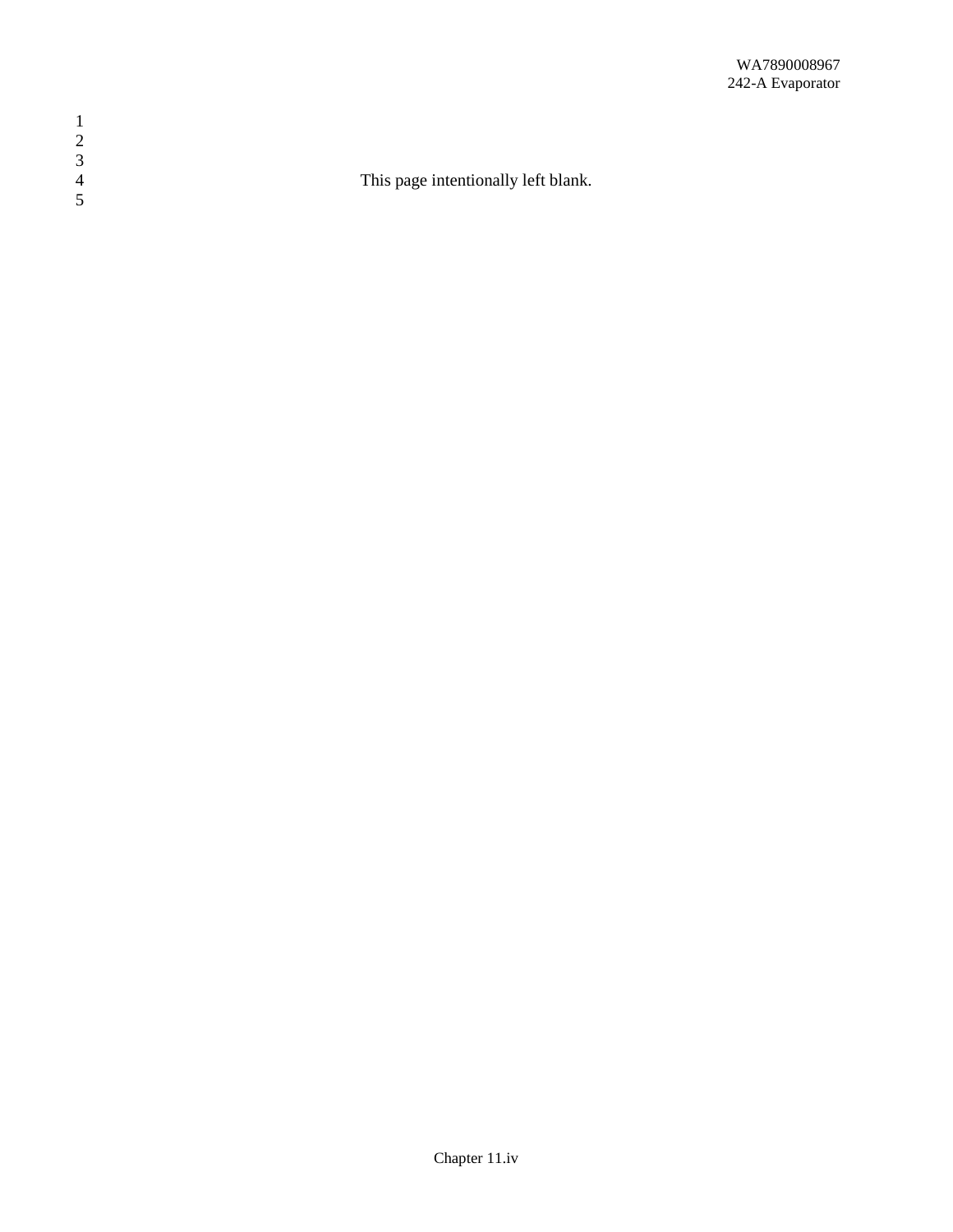## <span id="page-6-0"></span>**11.0 CLOSURE**

 This chapter describes the planned activities and performance standards for closing the 242-A Evaporator. Final closure will begin when the 242-A Evaporator is no longer needed.

## <span id="page-6-1"></span>**11.1 Closure Plan**

- The 242-A Evaporator will be clean closed with respect to dangerous waste contamination that resulted
- from operation as a Treatment, Storage, and Disposal (TSD) unit. To facilitate closure, the
- 242-A Evaporator is being viewed as consisting of six components: tanks, ancillary equipment, piping,
- concrete floors/liners, structures, and underlying soil. Only areas that have treated, stored, or handled
- dangerous waste will undergo closure activities. Remedial actions with respect to contamination that was
- not a result of use of these areas for treatment, storage, or handling of dangerous waste are outside the
- scope of this closure plan.
- Contaminated equipment, tanks, and piping removed from the 242-A Evaporator will be considered
- "debris" and transported to an appropriate permitted treatment, storage, or disposal unit for final
- disposition. Uncontaminated structures will be left for future use or disassembled, dismantled, and
- removed for disposal. Uncontaminated equipment and structures could include aqueous makeup, HVAC
- and piping, steam condensate and cooling water piping, the control room, change rooms and
- administrative/office areas.
- The pipes located west and north of the 242-A Evaporator, which connect to A Farm and AW Farm, are
- in the same bundles with pipes used for transfers between tanks in the Double-Shell Tank (DST) System.
- To minimize radiation exposure during closure, these pipes will be closed at the same time the piping for
- the DST System is closed. Clean closure requires decontamination or removal and disposal of all
- dangerous waste, waste residues, contaminated equipment, soil, or other material established in
- accordance with the clean closure performance standards of WAC 173-303-610(2). This and future
- closure plan revisions will provide for compliance with these performance standards. All work will be
- performed as low as reasonably achievable (ALARA) with respect to worker exposure to dangerous
- 26 and/or any other workplace hazards. Activities that are planned to achieve clean closure are presented in
- the following sections.

#### <span id="page-6-2"></span>**11.2 Closure Performance Standard**

- Clean closure, as provided for in this plan, and in accordance with WAC 173-303-610(2), will eliminate
- future maintenance and will be protective of human health and the environment.
- After closure, the appearance of the land where the 242-A Evaporator is located will be consistent with
- the appearance and future use of the surrounding land areas. This closure plan proposes to leave clean
- structures and equipment in place after closure for potential future operations. This need will be
- evaluated at the time of closure.

#### <span id="page-6-3"></span>**11.2.1 Closure Standards for Metal Surfaces, and Concrete**

- This closure plan proposes use of a 'clean debris surface' (defined in the following paragraph) as the clean
- closure performance standard for the metal surfaces, and concrete that will remain after closure. This
- approach is consistent with Ecology guidance (Ecology 1994) for achievement of clean closure.
- Attainment of a clean debris surface can be verified visually in accordance with the standard that states,
- "A clean debris surface means the surface, when viewed without magnification, shall be free of all visible
- contaminated soil and hazardous waste except residual staining from soil and waste consisting of light
- shadows, slight streaks, or minor discolorations and soil and waste in cracks, crevices, and pits may be
- present provided that such staining and waste and soil in cracks, crevices, and pits shall be limited to no
- more than 5% of each square inch of surface area" (40 CFR 268.45).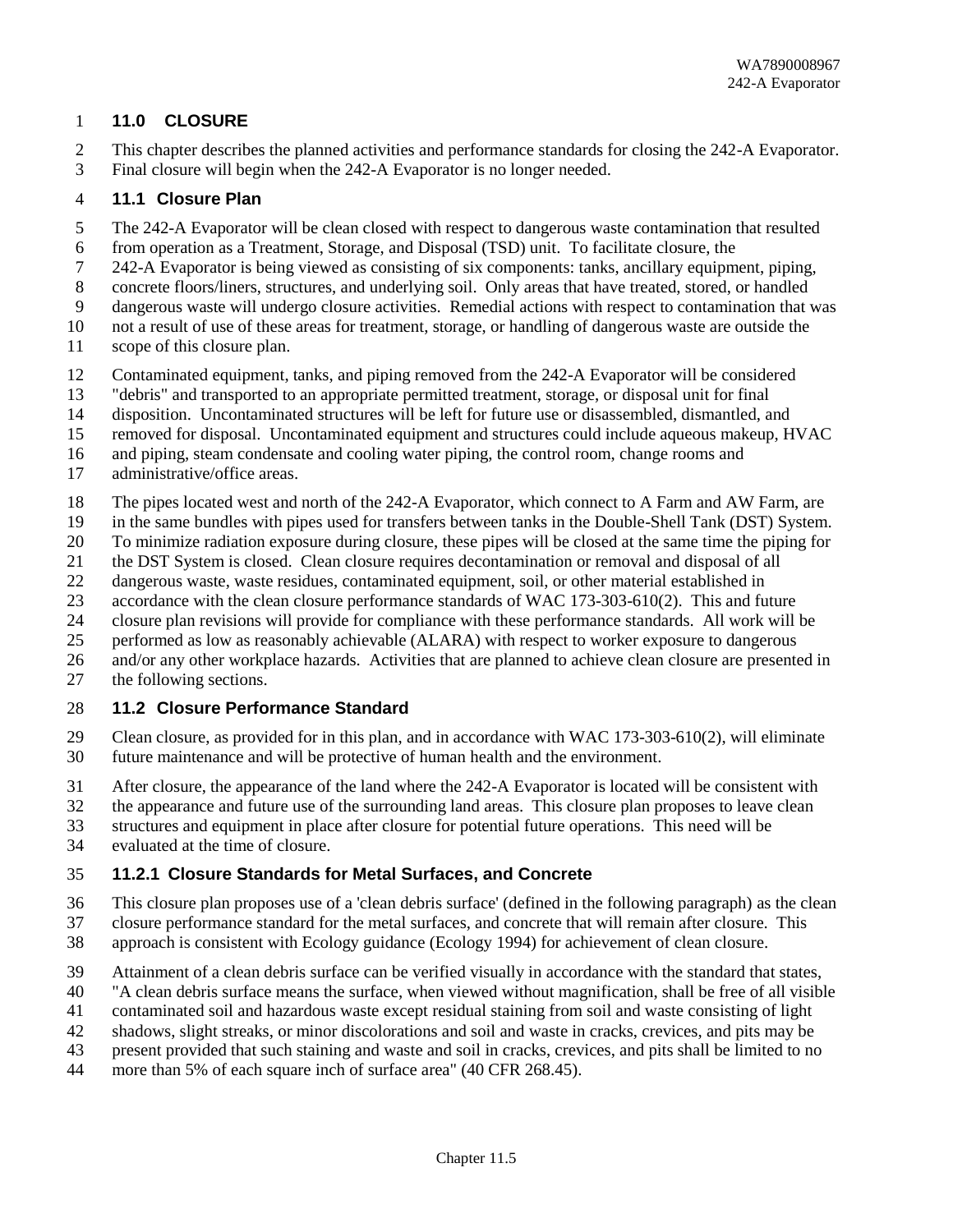- Decontamination of concrete, per the 'debris rule' is based on a physical extraction method
- (40 CFR 268.45, Table 1). The performance standard is based on removal of the contaminated layer of
- debris. The physical extraction performance standard for concrete is removal of 0.6 centimeter of the
- surface layer and treatment to a clean debris surface.

## <span id="page-7-0"></span>**11.2.2 Closure Standards for Tanks**

- Using the 242-A Evaporator's decontamination system, the tank system could be flushed and
- decontaminated. The rinsate will be sampled and analyzed. Results of the analysis with less than
- designation limits for the constituents of concern will be accepted as indicating that the tanks are clean
- with respects to dangerous waste residues. An alternative to decontaminating the tanks is to remove and
- dispose of the tanks accordingly.

## <span id="page-7-1"></span>**11.2.3 Closure Standards for Internal and/or External Piping**

- The internal and/or external piping of 242-A Evaporator will be flushed and drained as part of closure.
- For piping where the contaminated surfaces can be inspected, an inspection will be performed to see if the
- piping meets the clean debris surface standard in 40 CFR 268.45 incorporated by reference and can be
- declared non-dangerous in accordance with WAC 173-303-071(3)(qq). If it is not possible to inspect the
- contaminated surfaces or meet the clean debris surface performance standard, the particular piping of
- concern will be removed, designated, and disposed of accordingly.
- The feed sampler (SAMP-F-1) located in a sample enclosure in the Hot Equipment Storage room has
- been isolated and blanked and will be closed during closure of the 242-A Evaporator. The feed sampler
- line was designed so that the piping does not contain any level/flat segments and thus facilitates active
- gravity drainage of liquids. The remaining portion of the feed sampler line that exists between Nozzles J
- 22 and K is sloped 1° from Nozzle J to a 180° bend and sloped 1° from the 180° bend to Nozzle K.
- Dangerous and/or mixed-waste materials generated during closure activities will be managed in
- accordance with WAC 173-303-610(5). Removal of any dangerous wastes or dangerous constituents
- during partial or final closure will be handled in accordance with applicable requirements of
- WAC 173-303-610(5).

## <span id="page-7-2"></span>**11.2.4 Closure Standards for Ancillary Equipment**

- Ancillary equipment is defined as pumps and other miscellaneous equipment not otherwise specified in
- this closure plan. Ancillary equipment will be removed and disposed.

# <span id="page-7-3"></span>**11.2.5 Closure Standards for Underlying Soils**

- Clean closure of soil under the 242-A Evaporator will be accomplished by determining that the coated
- concrete floor and stainless steel liners, kept contaminants from reaching the soil. The coated concrete
- and liners provided secondary containment for all the tanks, process piping, and ancillary equipment
- within the building. Unless inspections identify potential through-thickness cracks indicating
- containment failure and a subsequent potential for soil contamination from TSD unit operations, the soil
- will be considered clean closed. However, if inspections identify such cracks, and there have been
- documented spills in the vicinity, potential soil contamination will be investigated. Soils will be sampled
- and analyzed for constituents of concerns. If the soil analytical results determine that, the constituents of
- concern are at or below agreed to regulatory cleanup levels, the soil will be considered clean closed.
- Permit Condition II.K defines regulatory cleanup levels. Sampling and disposal objectives will be
- determined at the time of closure activities through the data quality objectives process. If verification
- sampling is required, a sampling analysis plan will be prepared before closure in a manner consistent with
- Ecology guidance (Ecology publication #94-111 dated 2005) for achievement of clean closure.

## <span id="page-7-4"></span>**11.3 Closure Activities**

- At the time of closure, the closure plan will be modified as necessary to reflect current regulations and
- information. If it is determined that clean closure is not possible, the closure plan will be modified to
- address required postclosure activities.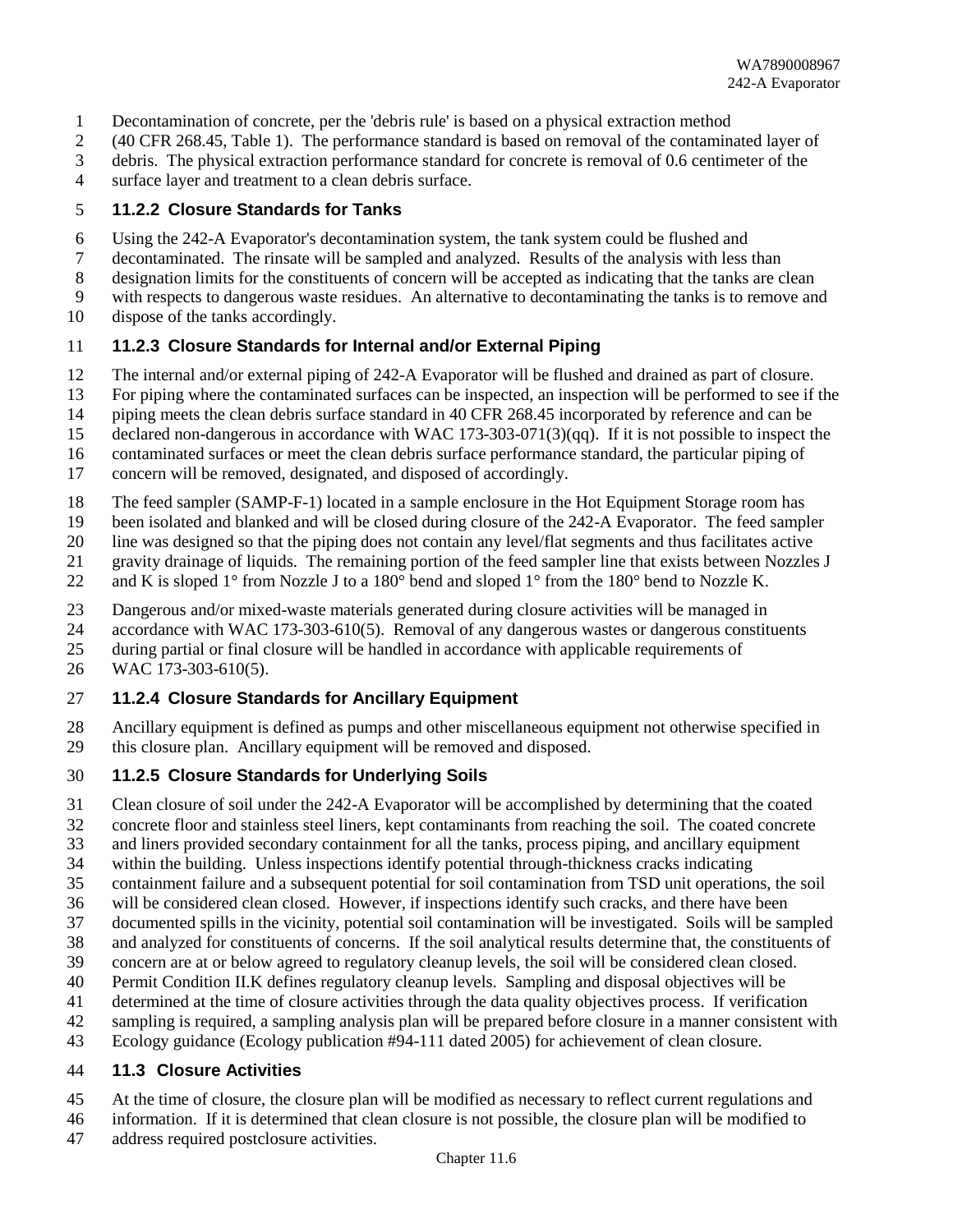#### <span id="page-8-0"></span>**11.3.1 General Closure Activities**

- Closure of the 242-A Evaporator will include removal of accumulated liquid waste (i.e., liquid remaining
- from evaporator campaigns) by transferring the waste to the DST System and/or Liquid Effluent
- Retention Facility (LERF). After the waste has been removed, clean closure of the tanks, process
- equipment, the piping, concrete/liners, and the structures will be accomplished by decontaminating the
- components, if required and demonstrating that clean closure performance standards are met in
- accordance with WAC 173-303-610. Clean closure of the soil will be accomplished by demonstrating
- that the concrete and liners kept the contaminants from reaching the soil. If it is determined that soil
- contamination is possible, investigation and cleanup of the soils will also be managed in accordance with
- WAC 173-303-610(2)(b).
- Equipment or materials (personnel protective equipment, steam cleaners, etc.) used in performing closure activities will be decontaminated or disposed at a permitted TSD facility as appropriate.

## <span id="page-8-1"></span>**11.3.2 Constituents of Concern for Closure for 242-A Evaporator**

- Based on process knowledge and the risk to human health and the environment, the constituents of
- concern for closure will be selected from the list of dangerous waste numbers in Chapter 1.0 through the data quality objective process.

#### <span id="page-8-2"></span>**11.3.3 Removing Dangerous Waste**

 All of the waste inventory at the 242-A Evaporator will be processed before closure. Any residue remaining in piping and equipment will be removed to an appropriate TSD unit.

#### <span id="page-8-3"></span>**11.3.4 Decontaminating Structures, Equipment, and Soils**

- Before closure activities begin, all waste inventories will be removed. To facilitate closure, tanks,
- internal and/or external piping, ancillary equipment, concrete floors/liners, structures, and soil directly
- beneath the structure will be decontaminated, as necessary, to demonstrate that the clean closure
- performance standards are met.
- Removal and disposal of most of the components will be determined at the time of closure. Clean closure
- of the soil will be accomplished by demonstrating that the concrete/liners kept contaminants from
- reaching the soil.

## **11.3.4.1 Tanks**

- In accordance with WAC 173-303-640(8) at closure all pumpable waste will be removed from the interior
- of the tanks, including the internal components such as the process condensate agitator. Both interior and
- exterior tanks surfaces will be decontaminated by flushing or spraying with steam, a water-soluble
- cleaner, or other approved method, or removed as debris and disposed appropriately.
- If the tanks are decontaminated, the tanks will be inspected visually for compliance with the clean debris
- surface standard (40 CFR 268.45, Table 1, Extraction Technologies). If any areas are found not to meet
- the clean debris surface performance standard, these areas will be decontaminated in-place. Per the debris
- rule, only removal of contaminants from the surface layer is necessary for metal surfaces. Contamination
- will be removed as specified in 40 CFR 268.45, Table 1, Extraction Technologies and/or other Ecology
- approved methods.
- If the decontamination option is used, the outside of the tanks also will be inspected for compliance to the
- clean debris surface standard. Any areas found not to meet this performance standard will be
- decontaminated in-place. Contamination will be removed from the surface layer using any of the
- methods described for internal tank decontamination as specified in *Alternate Treatment Standards for*
- *Hazardous Debris* (40 CFR 268.45, Table 1, Extraction Technologies and/or other Ecology approved
- methods).. Before using decontamination solutions on the outside of the tanks, the floor will be inspected
- for cracks or other openings that could provide a pathway to soil.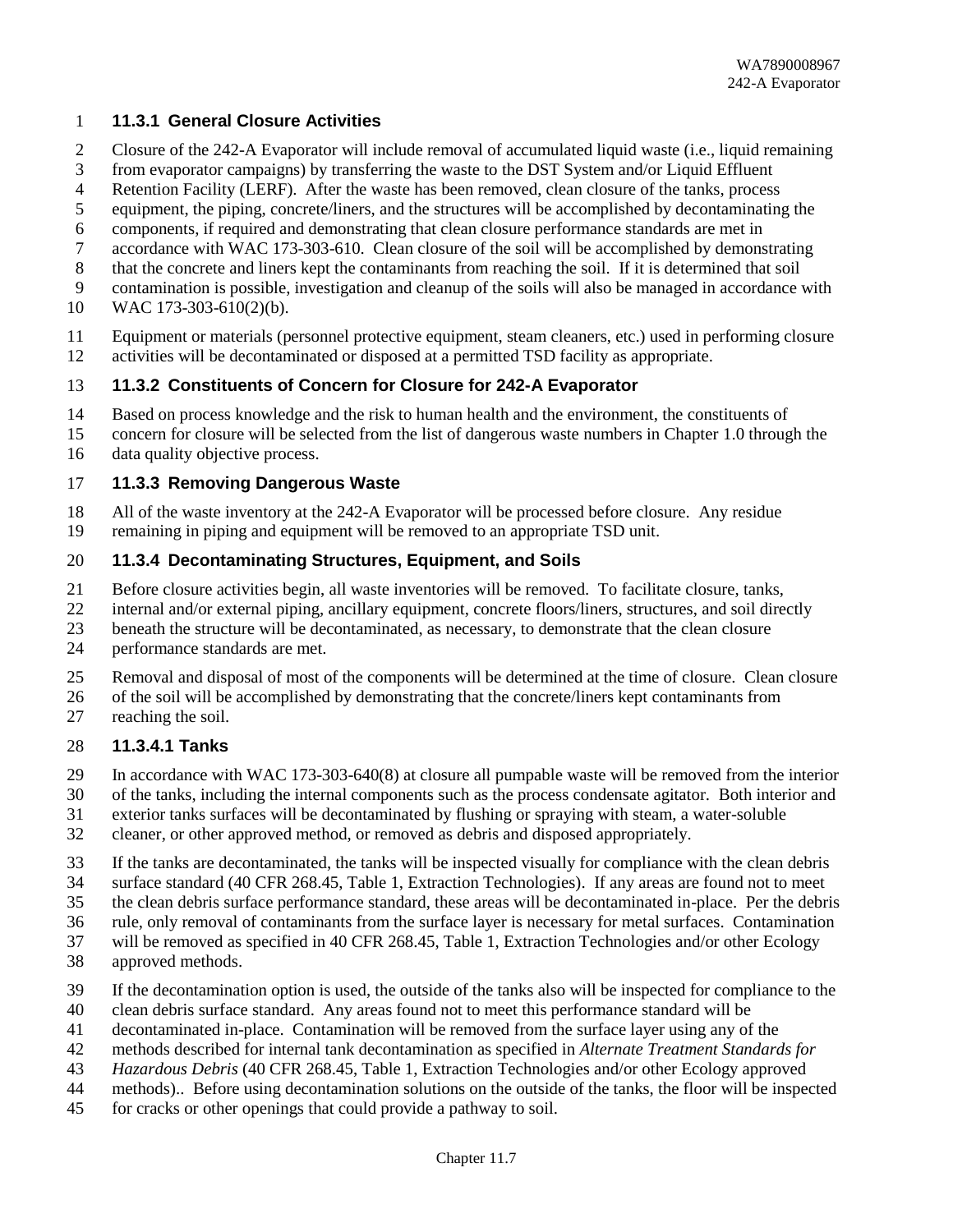- This inspection will be performed as described in Section 11.2.1 of this chapter in conjunction with
- mapping of potential through-thickness cracks. Any such cracks will be mapped. The cracks will be
- sealed before beginning treatment or other engineered containment devices (e.g., collection basins) will
- be used to collect and contain solutions.
- Decontamination waste will be generated as a result of decontamination activities. Decontamination
- waste may include but not be limited to the following: contaminated rags, and decontamination residue
- (liquids and solvents used in the decontamination process). This waste will be collected, designated, and
- 8 managed in accordance with WAC 173-303. If it is not possible to meet the closure by removal or
- decontamination (clean closure) performance standard, contaminated portions of the tanks could be
- removed, designated, and disposed of in accordance with 40 CFR 268, incorporated by reference by
- WAC 173-303-140 as appropriate. The inspections for a clean debris surface will be documented on an
- inspection record.

## **11.3.4.2 Internal and/or External Piping and Ancillary Equipment**

- The internal piping and ancillary equipment for the 242A Evaporator will be flushed and drained as part
- of closure. For piping where the contaminated surfaces can be inspected, an inspection will be performed
- to see if the piping meets the clean debris surface standard in 40 CFR 268.45 and can be declared
- non-dangerous. If it is not possible to meet the clean debris surface standard or the piping cannot be
- inspected, portions of the internal piping will be removed, designated, and disposed of accordingly.
- External piping (transfer lines) and ancillary equipment between 242A and LERF consists of below grade
- and above grade piping. Below grade piping will be dispositioned at closure either by removal,
- designation and disposal in accordance with WAC 173-303-610(5) and 40 CFR 268 or closed in
- accordance with another Ecology approved process. For above grade piping, it will be dispositioned
- consistent with the provisions for internal piping.
- Rinsate from the external piping and internal piping will be processed through ETF. Details regarding the
- process for rinsing any internal and external piping and ancillary equipment will be provided in the
- closure plan in accordance with WAC 173-303-610(3)(a)(v) upon modification as stated in Section 11.6
- Dangerous and/or mixed-waste generated during closure activities will be managed in accordance with
- WAC 173-303-610(5). Removal of any dangerous wastes or dangerous constituents during partial or
- final closure will be handled in accordance with applicable requirements of WAC 173-303-610(5).
- If the performance standards are not met, the interior surfaces will be cleaned using an appropriate
- decontamination method and the method repeated until the surfaces meet the clean closure performance standard.
- The 207-A pump pit, located east of the 242-A Evaporator, will be closed using the performance
- standards for pipes and concrete (e.g., WAC 173-303-610(5) and 40 CFR 268 debris rule standards
- Table 1, Extraction technologies.). A visual inspection will be performed. If the interior surfaces meet
- the performance standards (clean debris surface), the 207-A pump pit will be considered clean closed.
- If the performance standards are not met for any components described above, the interior surfaces will
- be cleaned using an Ecology approved decontamination method and the method repeated until the
- surfaces meet the clean closure (clean debris surface) performance standard; or a decision will be made to
- remove, designate and dispose of piping and equipment in accordance with WAC 173-303.

## **11.3.4.3 Concrete/Liner**

- The coated concrete floor and the pump room sump liner provide secondary containment for all the tanks,
- process piping, and ancillary equipment. All concrete and liners will be inspected visually and surveyed
- radiologically before any decontamination. The purpose of the inspection will be twofold: to identify
- and map any cracks in the concrete that might have allowed contaminants a pathway to the soil below and
- to identify areas that potentially are contaminated with dangerous waste or dangerous waste residues. The
- inspection standard will be a clean debris surface as defined in Section 11.2 .1.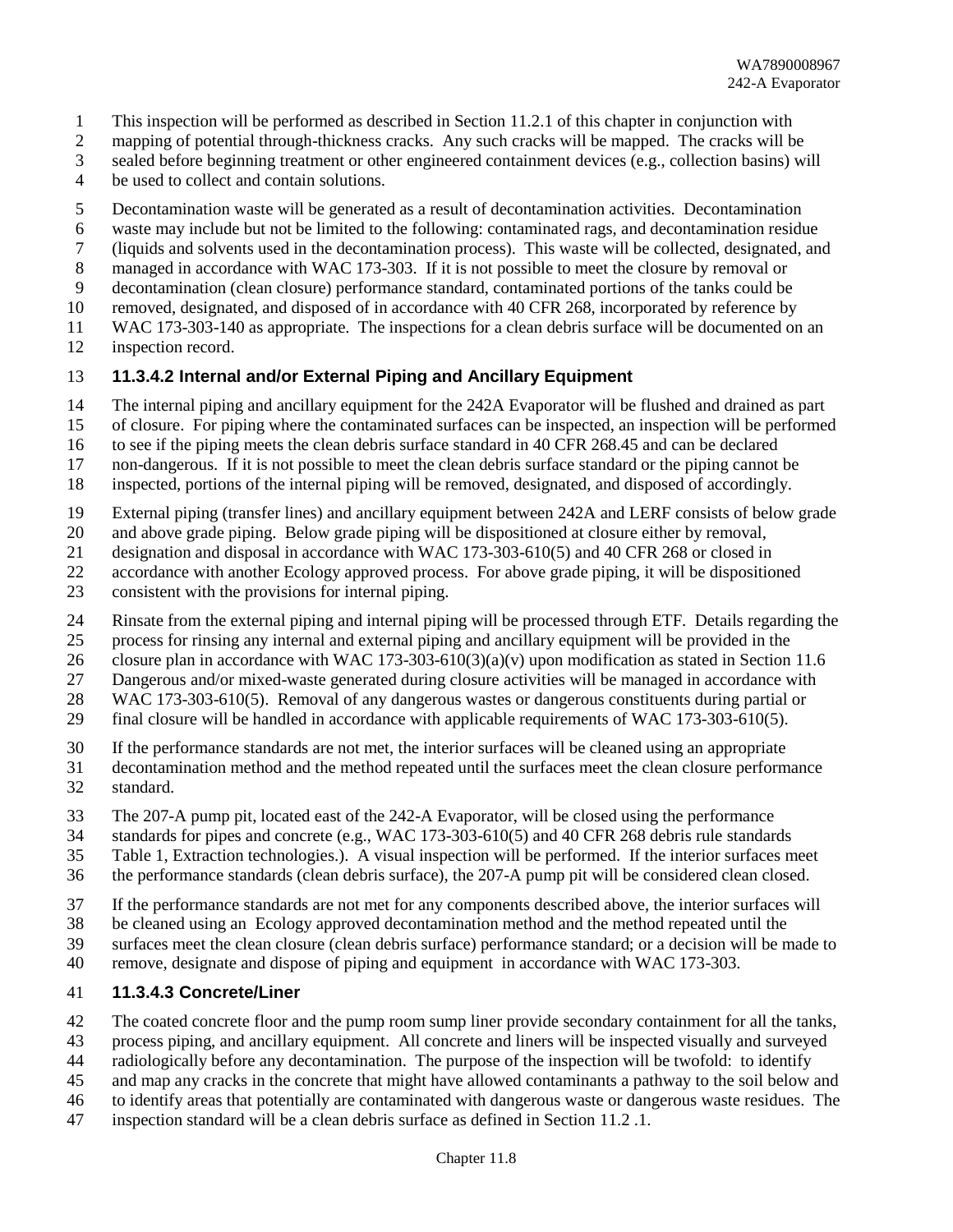- The inspection of the concrete for a clean debris surface will be documented on an inspection record.
- Those areas already meeting the standard will be clean closed as is.
- Those potentially contaminated areas will undergo decontamination to meet the clean closure standard of
- a clean debris surface. The concrete will be washed down; the rinsate collected, designated, and disposed
- of accordingly. The concrete will be re-inspected for a clean debris surface. Concrete surfaces indicated
- by visual examination, as potentially still being contaminated will have the surface layer removed to a
- depth of 0.6 centimeter by scabbing or other approved methods. This will not threaten the environment,
- even if potential through-thickness cracks had been found during the inspection, because concrete
- decontamination (scabbing) will not employ liquid solutions that could enter cracks and because scabbing
- residues will be vacuumed away from cracks as any residue is generated.
- Achievement of a clean debris surface will be documented on an inspection record. Decontamination residues will be collected, designated, and managed as appropriate.

#### **11.3.4.4 Structures**

- If contaminated with either dangerous or mixed waste constituents, structures will be decontaminated
- and/or disassembled, if necessary, packaged, and disposed in accordance with existing land disposal restrictions (WAC 173-303-140).
- Closure steps could include the following activities.
- Containerize (as necessary and practicable) and remove any remaining waste.
- Review operating records for spillage incidents and visually inspect area surfaces for evidence of contamination or for cracks that could harbor contamination or allow the escape of decontamination solutions. Inspect storage area surfaces for visible evidence of contamination (e.g., discoloration, material degradation, wetness, and odor). If contamination is evident, the affected area(s) will be decontaminated.
- **Decontaminate walls and floors to minimize the potential for loose contamination and to facilitate**  any required radiation surveys and/or chemical field screening. Wash down could be by water rinse or high-pressure, low-volume steam cleaning coupled with a detergent wash. After decontamination, the building walls and floor will be compared to closure performance standards.
- 28 Collect rinsate and manage as dangerous waste for appropriate disposal.
- 29 Secure (lock) personnel entries into building and post doors with appropriate warning signs.
- Clean closure of structures will occur in accordance with WAC 173-303-610. Remediation of soil contamination beneath or around containment buildings will be performed in conjunction soil closure
- requirements.

# **11.3.4.5 Underlying Soils**

- Clean closure of soil under the 242-A Evaporator will be accomplished by demonstrating that the coated concrete floor and stainless steel liners kept contaminants from reaching the soil. The coated concrete
- floor provided secondary containment for all the tanks, process piping, and ancillary equipment. Unless
- inspections identify potential through-thickness cracks indicating containment failure and a subsequent
- potential for soil contamination from TSD unit operations, the soil will be considered clean closed.
- However, if inspections identify such cracks, and there have been documented spills in the vicinity,
- potential soil contamination will be investigated.
- Where it is possible to inspect visually directly beneath the tanks, a visual inspection will be performed.
- Where it is not possible to inspect visually beneath the tanks, an evaluation of the tank integrity will be
- made. The condition of the tank will be evaluated to determine if there was any potential for leakage. If
- no cracks, severe corrosion, or evidence of leaks is observed, it will be reasoned that mixed or dangerous
- waste solutions could not have penetrated to the soil directly below the tank.